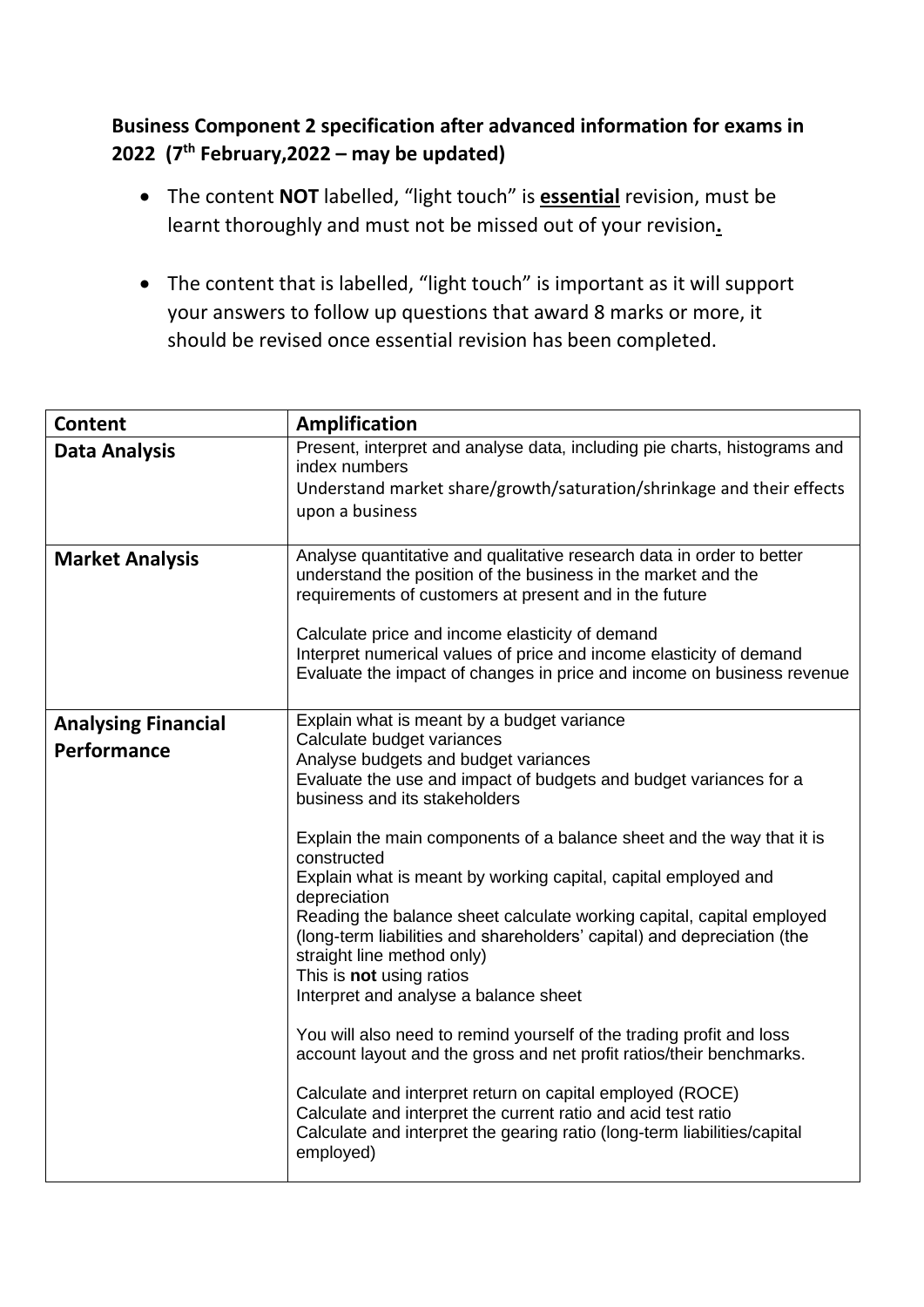|                                               | Analyse the trading, profit and loss account (the income statement) and<br>the balance sheet in order to assess the financial performance of a<br>business<br>Consider business accounts in relation to previous years and other<br>businesses<br>Evaluate the financial position of a business<br>Understand that accounts can be affected by window-dressing and other<br>factors, such as changes in demand and inflation                                                                                                                                                                                                                                                                                                                                                                                                                                                                                                                                                                                                                                                                                                                                                                                                                                  |
|-----------------------------------------------|---------------------------------------------------------------------------------------------------------------------------------------------------------------------------------------------------------------------------------------------------------------------------------------------------------------------------------------------------------------------------------------------------------------------------------------------------------------------------------------------------------------------------------------------------------------------------------------------------------------------------------------------------------------------------------------------------------------------------------------------------------------------------------------------------------------------------------------------------------------------------------------------------------------------------------------------------------------------------------------------------------------------------------------------------------------------------------------------------------------------------------------------------------------------------------------------------------------------------------------------------------------|
| <b>Analysing Non-Financial</b><br>Performance | Explain how non-financial measures, including customer attitude surveys,<br>employee attitude surveys, market share, productivity and a company's<br>environmental record, can be used to evaluate performance                                                                                                                                                                                                                                                                                                                                                                                                                                                                                                                                                                                                                                                                                                                                                                                                                                                                                                                                                                                                                                                |
| <b>Aims and Objectives</b>                    | Explain the role of vision statements and their relationship to a business'<br>aims<br>Explain how objectives are used by a business in order to achieve its<br>aims<br>Explain what is meant by SMART objectives<br>Explain the role and purpose of mission statements<br>Evaluate vision statements, objectives and mission statements and their<br>impact on a business and its stakeholders                                                                                                                                                                                                                                                                                                                                                                                                                                                                                                                                                                                                                                                                                                                                                                                                                                                               |
| <b>Strategy and</b><br>Implementation         | Understand the relationship between objectives and strategy<br>Explain the meaning of strategy including corporate strategy, strategic<br>direction, divisional strategy and functional strategy<br>Explain the relationship between strategy and tactics<br>Explain the purpose of corporate plans<br>Apply a SWOT analysis to a specific business<br>Apply Porter's Five Forces framework to a specific business<br>Evaluate business strategy and corporate plans<br>Explain the nature and purpose of the Ansoff matrix<br>Apply the Ansoff matrix to different businesses<br>Evaluate the usefulness of the Ansoff matrix to businesses<br>Explain what is meant by horizontal and vertical integration<br>Explain the advantages and disadvantages of horizontal and vertical<br>Integration<br>Evaluate the strengths and weaknesses of both.<br>Explain the difference between organic and external growth<br>Analyse the advantages and disadvantages of organic growth<br>Analyse the advantages and disadvantages of different methods of<br>external growth including mergers and takeovers<br>Explain the nature and purpose of franchising as a method of growth<br>Evaluate the strengths and weaknesses to both franchisor and<br>franchisee. |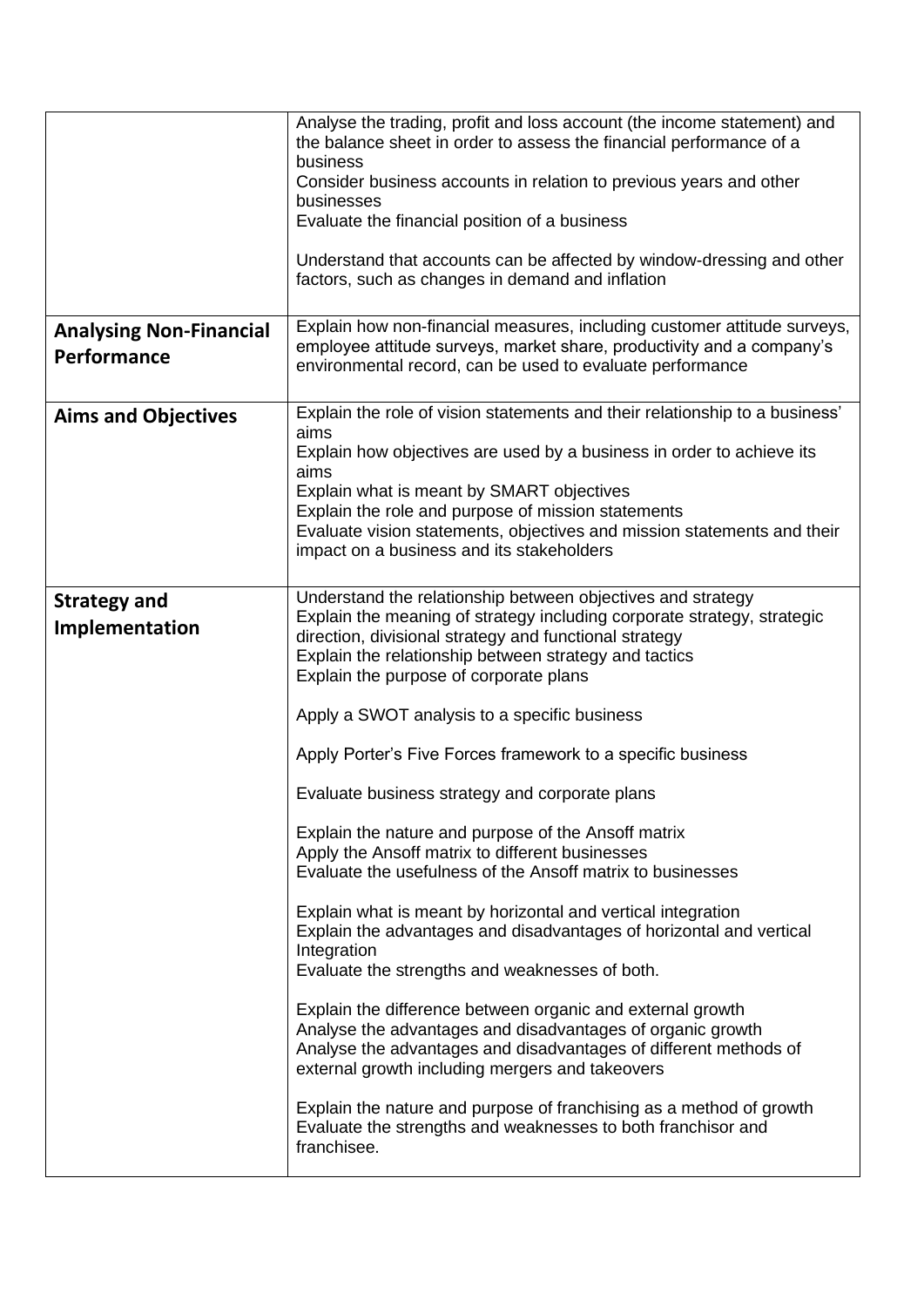|                               | Evaluate different methods that businesses can use to achieve growth                                                                                                                                                                                                                                                                                                                     |
|-------------------------------|------------------------------------------------------------------------------------------------------------------------------------------------------------------------------------------------------------------------------------------------------------------------------------------------------------------------------------------------------------------------------------------|
|                               | Explain what is meant by rationalisation-factors that might influence a<br>business to need to rationalise<br>Evaluate the impact of rationalisation                                                                                                                                                                                                                                     |
|                               | Explain retrenchment and the factors that may influence it. Explain the<br>methods used to retrench and discuss them.                                                                                                                                                                                                                                                                    |
|                               | Evaluate the impact of retrenchment and rationalisation on stakeholders.                                                                                                                                                                                                                                                                                                                 |
|                               | Revise location from component 1<br>Explain the factors that affect decisions about location/relocation<br>Evaluate the impact (strengths / weaknesses of varying location<br>decisions) of the choice of location/relocation on a business and its<br>stakeholders                                                                                                                      |
|                               | Explain what is meant by outsourcing production<br>Evaluate the arguments for and against outsourcing production                                                                                                                                                                                                                                                                         |
|                               | Understand the term, "offshoring" and how it differs from "outsourcing"<br>Strengths and weaknesses of offshoring for different stakeholders                                                                                                                                                                                                                                             |
| Location from com 1 to        | Explain the factors that need to be considered when locating a new<br>business                                                                                                                                                                                                                                                                                                           |
| support international         | Analyse these factors in relation to the needs of the business                                                                                                                                                                                                                                                                                                                           |
| location answers.             | Evaluate the choice of different locations for a new business                                                                                                                                                                                                                                                                                                                            |
| <b>Decision Making Models</b> | Explain the types of decisions a business makes including strategic,<br>tactical and operational<br>Explain the importance of decision-making to a business<br>Understand that decision-making tools can be scientific or intuitive                                                                                                                                                      |
|                               | Explain the nature and purpose of decision tree analysis commenting on<br>the benefits and limitations of the technique<br>Construct decision trees, interpret and evaluate the results                                                                                                                                                                                                  |
|                               | Explain the nature and purpose of critical path analysis (CPA),<br>commenting on the benefits and limitations of the technique<br>Complete CPA diagrams, interpret and evaluate the results                                                                                                                                                                                              |
|                               | Explain the nature and purpose of cost benefit analysis (CBA),<br>commenting on the benefits and limitations of the technique<br>Carry out cost benefit analysis, interpret and evaluate the results                                                                                                                                                                                     |
|                               | Evaluate the advantages and disadvantages of using decision trees, CPA<br>and CBA for business decision-making                                                                                                                                                                                                                                                                           |
|                               | Explain the key role played by information technology in business<br>decision making. Think carefully which technology would be used (NOT<br>cam or cad) but maybe spread sheets for costings and charts to present<br>info., data bases for saving information, power point to display<br>information to be discussed. Email and Team for meetings and<br>communication of discussions. |